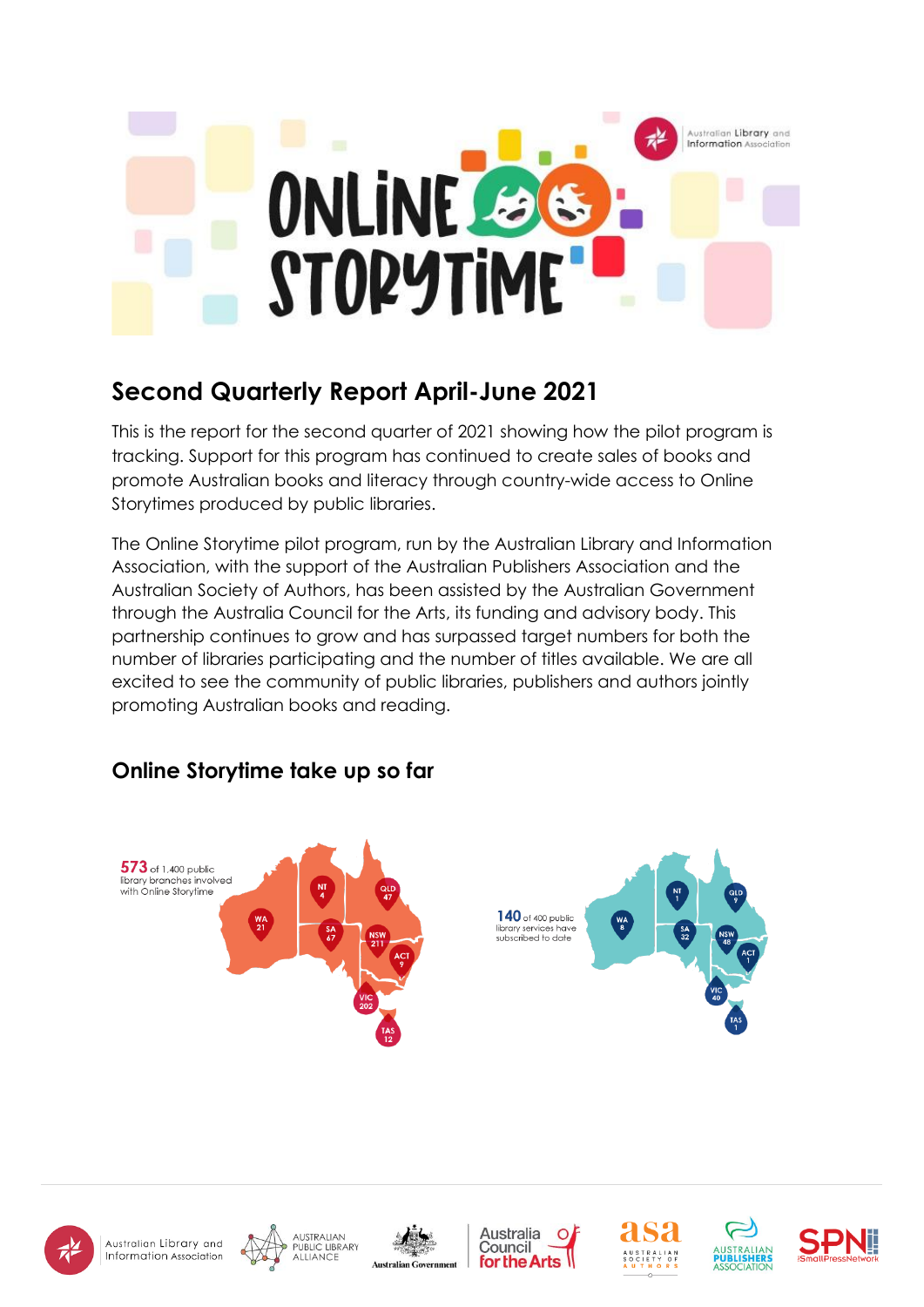

This means there will be at least







## **Survey results**

We can report that in the second quarter, there were **321** recordings made and posted to library websites, YouTube, Facebook, Instagram and Vimeo. This is an increase on the 298 recordings made in the first quarter and together they amount to around 155 hours of content.

















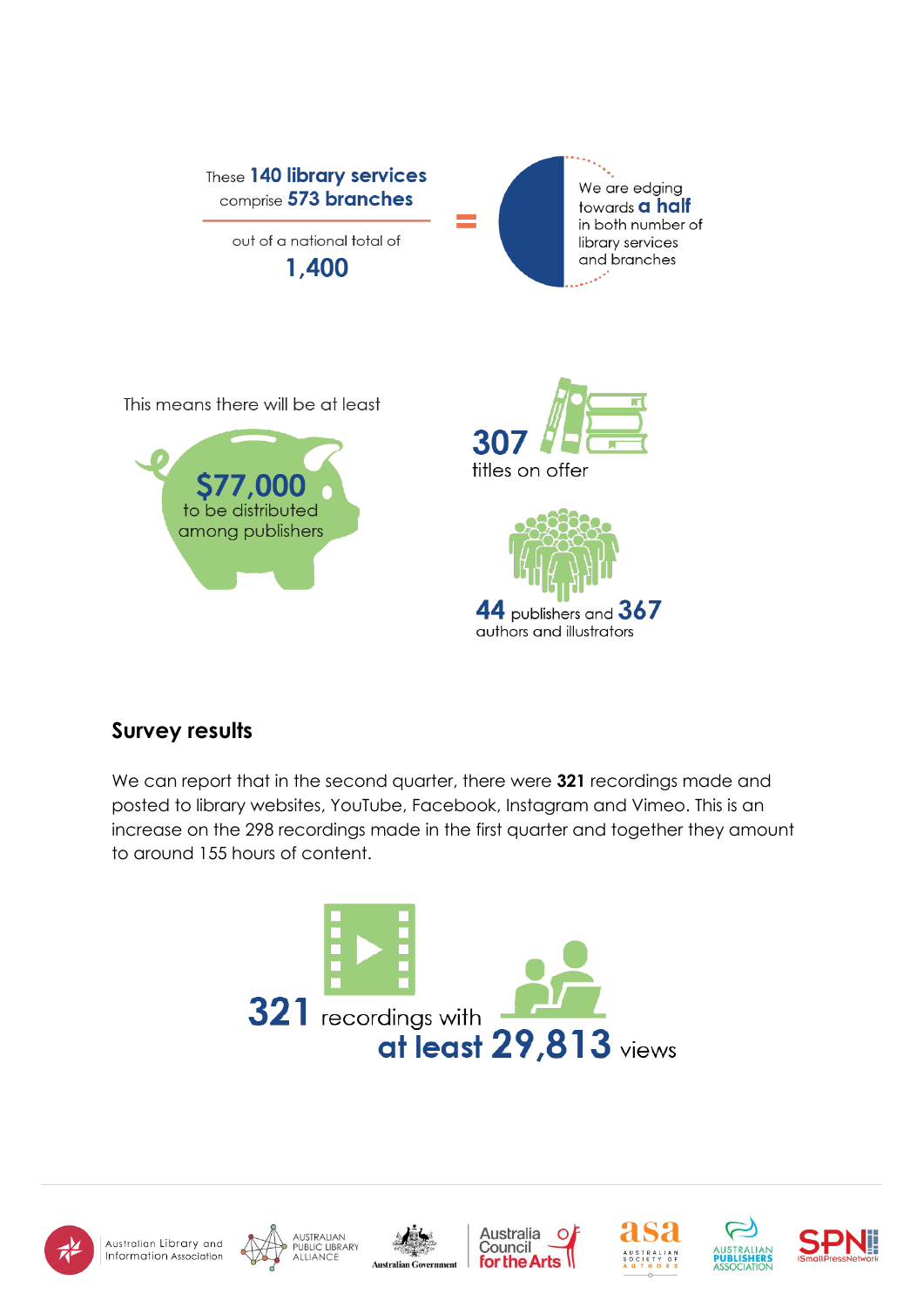The **321** recordings have generated, from available figures, in excess of **29,813** views (noting that a number of libraries have not been able to provide this statistic). The recordings have been uploaded to various platforms:

- 181 on Facebook
- 14 on Instagram
- 108 on YouTube
- 2 on the libraries' websites
- 16 on Vimeo

Book sales and the publishing industry continue to be supported, with libraries reporting a total of **831** titles purchased due to the program this quarter, nearly 1800 in total. The publisher with the greatest sales resulting from the program has sold **117** copies of their titles on the list. The highest selling single title, published by a different publisher, sold **18** copies.

**831** books purchased this auarter. making a running total of 1.796



We can report that **125** of the total **140** registered library services have recorded and posted videos to the internet, which equates to a **90%** participation rate so far.

In the second quarter, 60 of the 140 registered library services made and posted recordings. Of the 80 that returned a nil report, many had made recordings in the first quarter and others had only recently registered for the program. Others still have at times been out of COVID-19 lockdown, which has allowed them to continue running physical events and meant less staff time available for recordings.













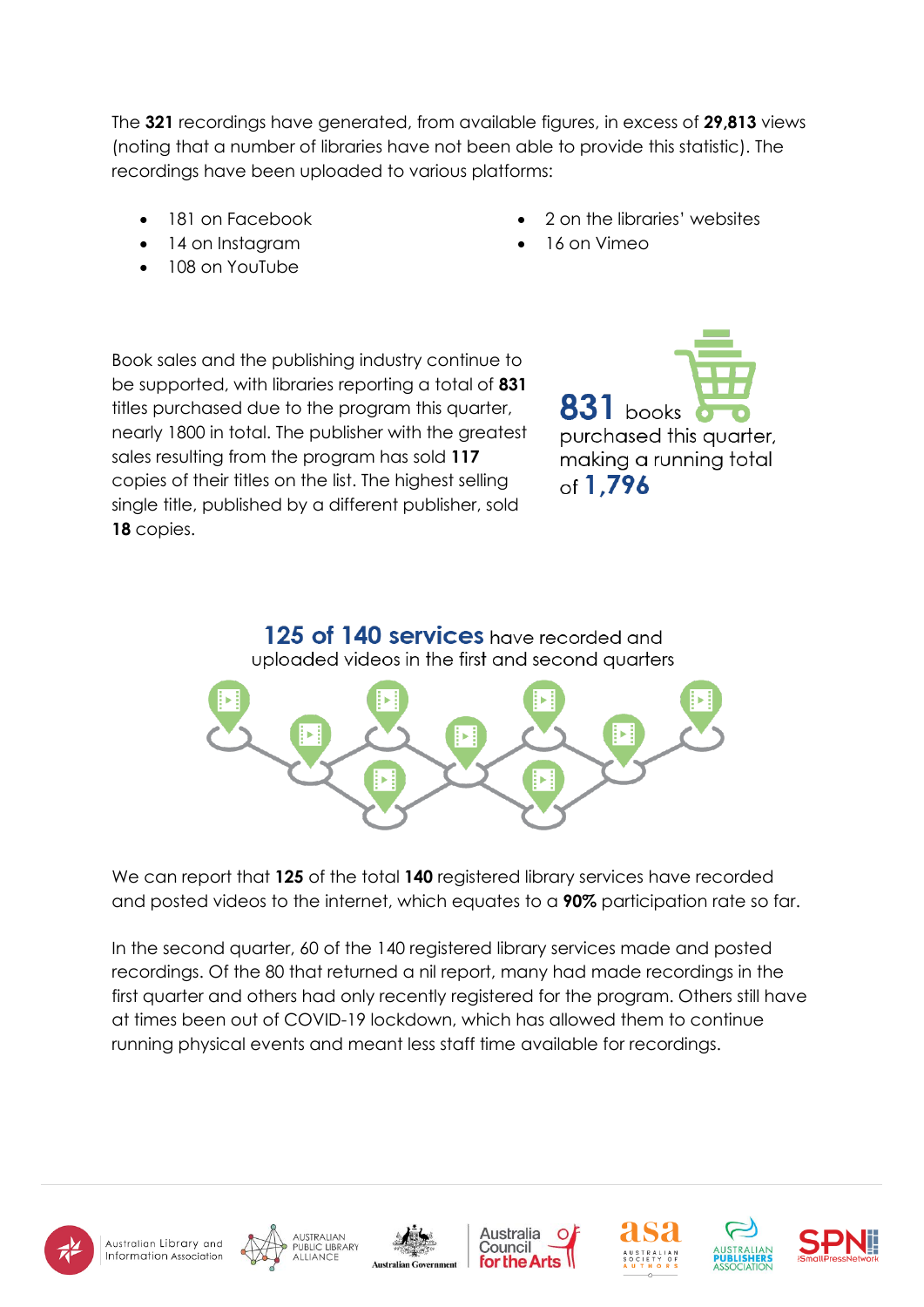In these uncertain times of continuing snap lockdowns and restrictions, we hope that Online Storytime agreements mean that libraries can adapt more easily and continue to provide literacy support and connection to their communities. Here is some of the feedback we have received recently:

'City of Canada Bay Libraries is one of many going through a second week of lockdown at the moment so having Online Storytime up has meant that we are able to maintain that service link with our community.' Canada Bay, NSW

'We are having the best time with this and I hope lots of other libraries participate. The children love it, and the staff are blossoming with skills they didn't know they had. All together we have had 921 views, so we are perhaps not You tube influencers just yet, but we are on our way.' Narrogin, WA

'Keep up the good work, the program is terrific.' Redland, QLD

#### **LIBRARY SERVICES THAT SIGNED UP IN THE SECOND QUARTER**

#### **NSW** Cessnock City of Sydney Eurobodalla Gunnedah Hawkesbury Lake Macquarie Parramatta **Penrith** Willoughby

#### **QLD**

Cassowary Coast Maranoa Moreton Bay **Townsville** 

**VIC** Bayside Boorondara Brimbank City of Melbourne Corangamite Regional Darebin East Gippsland Geelong Glenelg Goldfields **Goulburn** Greater Dandenong **Hepburn** Hobsons Bay Hume

Maryborough Moonee Valley Port Philip Snowy-Monaro **Stonnington** Swan Hill Wellington Shire West Gippsland Yarra Yarriambiack

#### **WA**

Armidale Mundijong Swan Victoria Park

#### **PARTICIPATING PUBLISHERS**

Allen & Unwin Anita Zurbrugg Books Anne Helen Donnelly Bentel Family Trust

Big Sky Publishing Bonny Books Boolarong Press Daisy Lane Publishing Diana Smith Emma Macey Empowering Resources Erica Bentel













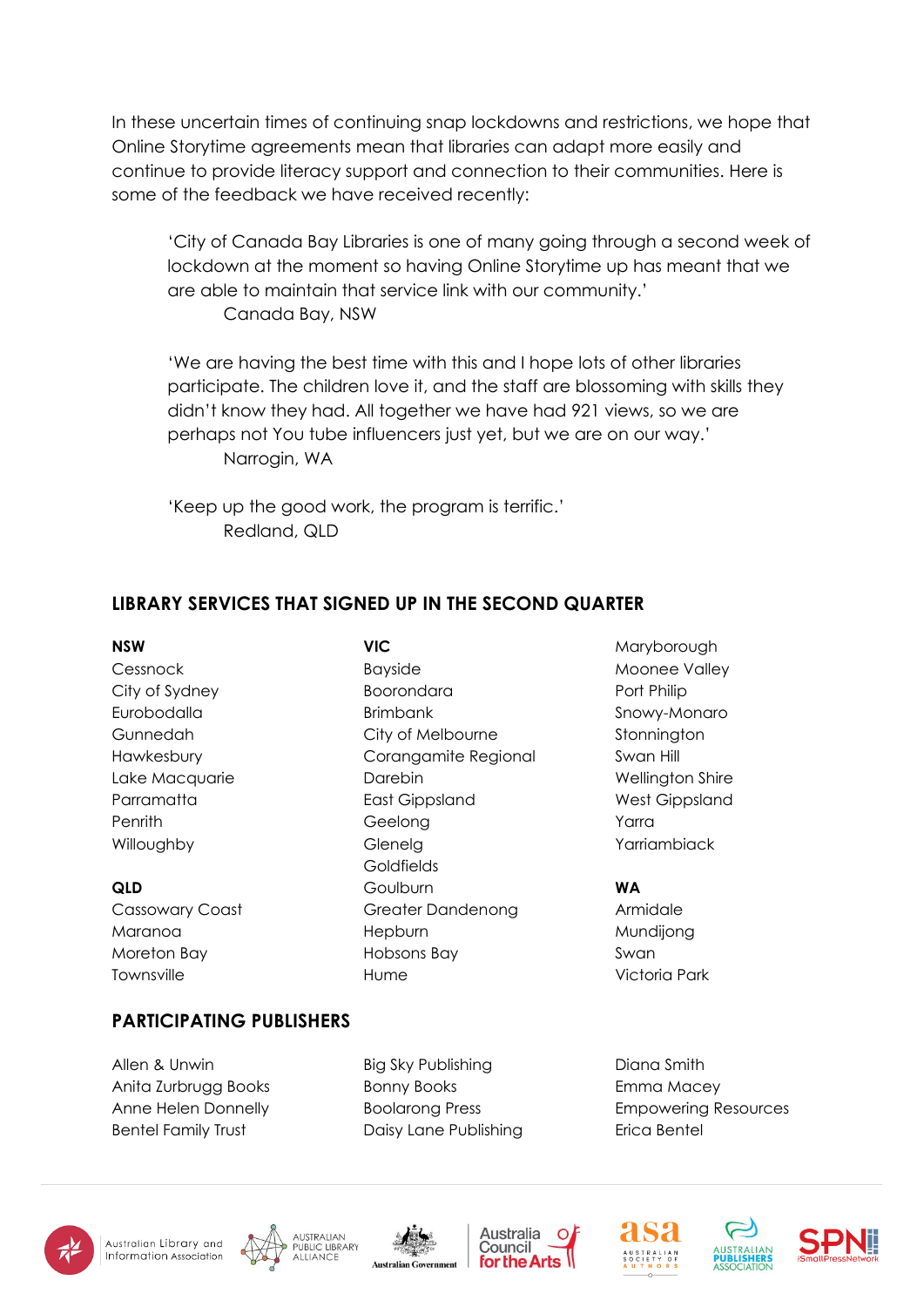Ethicool Fierce Grace Publishing Footprints Publishing Australia Ford Street Publishing Green Light Books Greybark Publishing Hachette Australia Hatch Publishing IP (Interactive Publications) Pink Ribbon Books

#### **PARTICIPATING CREATORS**

Alvin Adhi Ian Coate et al Emma Allen Nola Allen Lisa Allen Mary Anastasiou Fatima Anaya Joanne Anderton Kathryn Apel Dave Atze Sean E. Avery Sona Babajanyan Kaye Baillie Candida Baker Trace Balla Bronwyn Bancroft Judith Barker Erin-Claire Barrow Suzanne Barton Catherine Bauer Sophie Beer Davina Bell Vicki Bennett Erica Bentel Sonia Bestulic Nancy Bevington Freya Blackwood Karen Blair Belinda Blecher Disha Bose Elizabeth Botté Sharon Boyce

Kershaw Books **Kettelstitch** Lake Press Larrikin House Publishing Little Pink Dog Books Little Steps Publishing Midnight Sun Publishing Morris Publishing Ocean Reeve Publishing Odyssey Books Poronia Press Rick Foster

Sea Song Publications Serenity Press She Maps State Library of Queensland State Library of Western Australia Teena Raffa-Mulligan Thames & Hudson UQP Woodslane Press Xlibris

Kezia Brett Lauren Briggs Karen Briggs Ron Brooks Artie Brown Leigh Brown Kera Bruton Philip Bunting Kevin Burgemeestre Fiona Burrows Lois Bury Chrissy Byers Kellie Byrnes Amy Calautti Adam Carrathurs Sharna Carter Mark Carthew Jackie Case Rebbeca Chapman Christopher Cheng Simon Childerhouse Duygu Cigal Maxine Beneba Clarke Ben Clifford Sigi Cohen Marc Cohen Rhonda Collard-Spratt Paul Collins Heidi Cooper-Smith David Cornish Pat Corrigan Lisa Coutts

Emma Cracknell Kathy Creamer Hayden Crespan Damien Crespan Gary Crew Elizabeth Mary Cummings Sophie Cunningham Tiffanee Daley Sha'an d'Anthes Aleesah Darlison Chelsea Davies Mardi Davies Sarah Davies Janine Dawson Eunice Day Sue deGennaro Anna Demchenko Shaylah Dodd Georgie Donaghey Trish Donald Anne Helen Donnelly Pippa Dowling Katrin Dreiling Vaughan Duck Mike Dumbleton Erin Dunne Leann J Edwards Hazel Edwards Neil Elliott Belinda Elliott Maureen Eppen Karen Erasmus













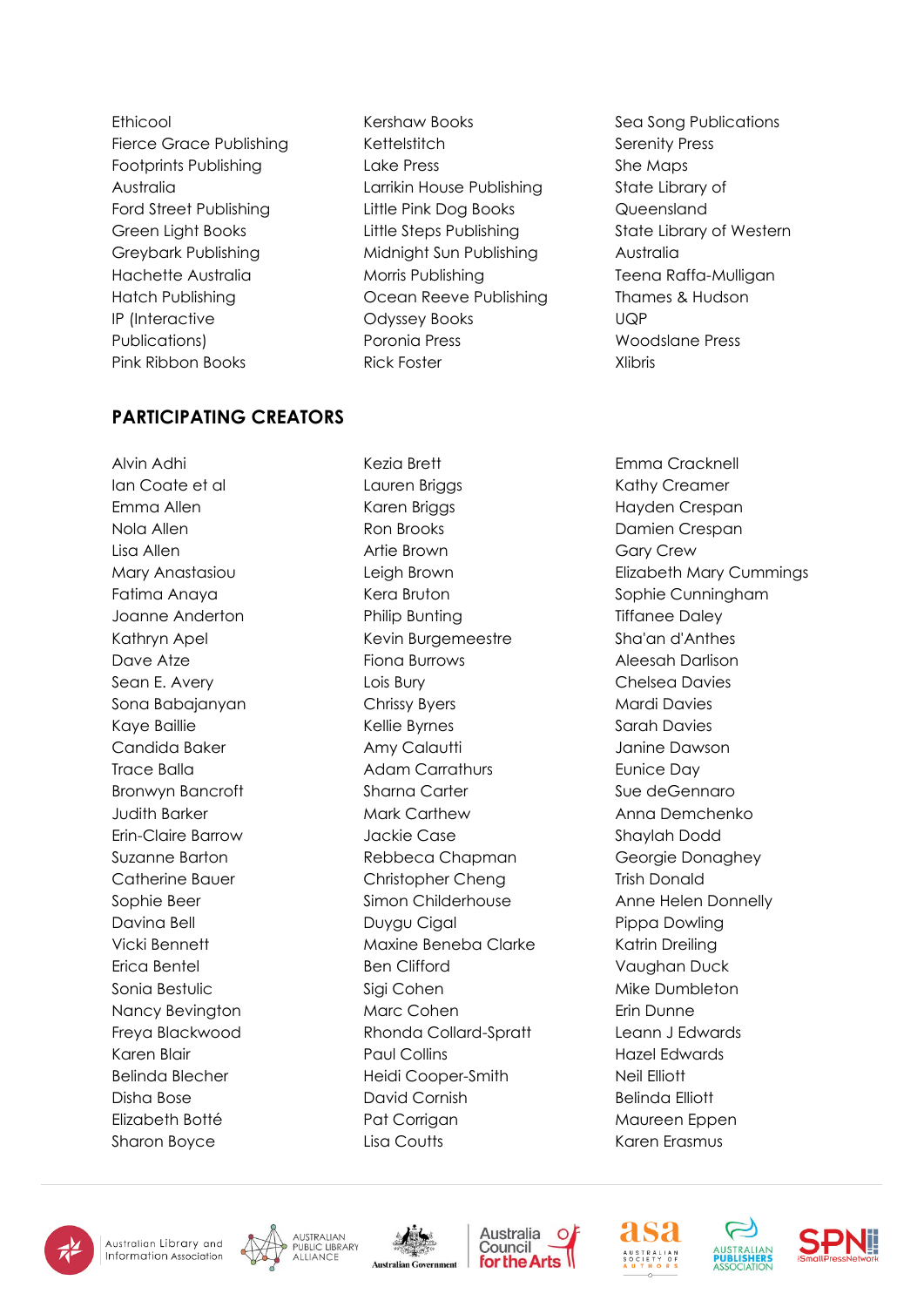David Eustace Diane Evans Yasemin Ezberci Suzi Faed Linda Fardoe Ian Faulkner Robert Favretto Corinne Fenton Adyna Ferre Jacki Ferro Katrina Fisher Kim Fleming Clare Flory Georgina Le Flufy Francisco Fonseca Mandy Foot Megan Forward Rick Foster Rina A Foti Dhana Fox Kat Fox Stuart French Darren Frisina Janie Frith Kim Gamble Katrina Germein Susanne Gervay Ricky Gibson Jane Godwin Irina Goundortseva Oakley Graham Naomi Greaves Steff Green Tom Gregory Dr Mick Guinea Donna Hall Jacqui Halpin Jennifer Harrison Libby Hathorn Demelsa Haughton Martina Heiduczek Sally Heinrich Karen Hendriks Sunshine Herbert Steve Heron Leigh Hobbs Nicola Hooper

Shannon Horsfall Jackie Hosking Suzanne Houghton Simon Howe Cheri Hughes Naomi Hunter Christina Huynh Timothy Ide Alys Jackson Tom Jellett Benjamin Johnson Nicky Johnston Jane Jolly Narelda Joy Jeremy Kalbstein Pat Kan Kirralaa Karrimbi Peta Kelly Anne Kerr Norah Kersh Adam Kershaw Margaret Robson Kett Ava Keyes Christian Der Kinderen Alisa Knatko Julie Knoblock Isobel Knowles Amberley Kramhoft Ella Kris Kris Ashling Kwok Niraj Lal Victoria Lane Kym Langfield Josh Langley Kara Lauder Josie Layton James Layton Liz Ledden Renee Irving Lee Jeanette Lees Dub Leffler Phil Lesnie Alison Lester Anita Lester Kathy Linstead John Long Jesus Lopez

Yvonne Low Mike Lucas Jenny Lynch Emma Macey Kat Macleod Mamma Macs Kia Maddock Sarah Jane Marchant Teigan Margetts Lucia Masciullo Sophie Masson Rory H. Mather Tania McCartney Lesley McGee Shane McGrath Anna McGregor Katrina McKelvey Heath McKenzie Chris McKimmie Gay McKinnon Andrew McLean Alison McLennan Beverley McWilliams Paul Mead Sid Meireles Lesa Melynczuk Fiona Merrin Emma Middleton J.E. Miller David Miller Shae Millward Matty Mitchell Amber Moffat Stella Mongodi Maria Monte Robert Moore Jedidah Morely Anne Morgan Nynne Mors Alexa Moses Monique Mulligan Ella Mulvey Leanne Murner Kirsty Murray Martine Murray Alison Mutton Nic Naitanui











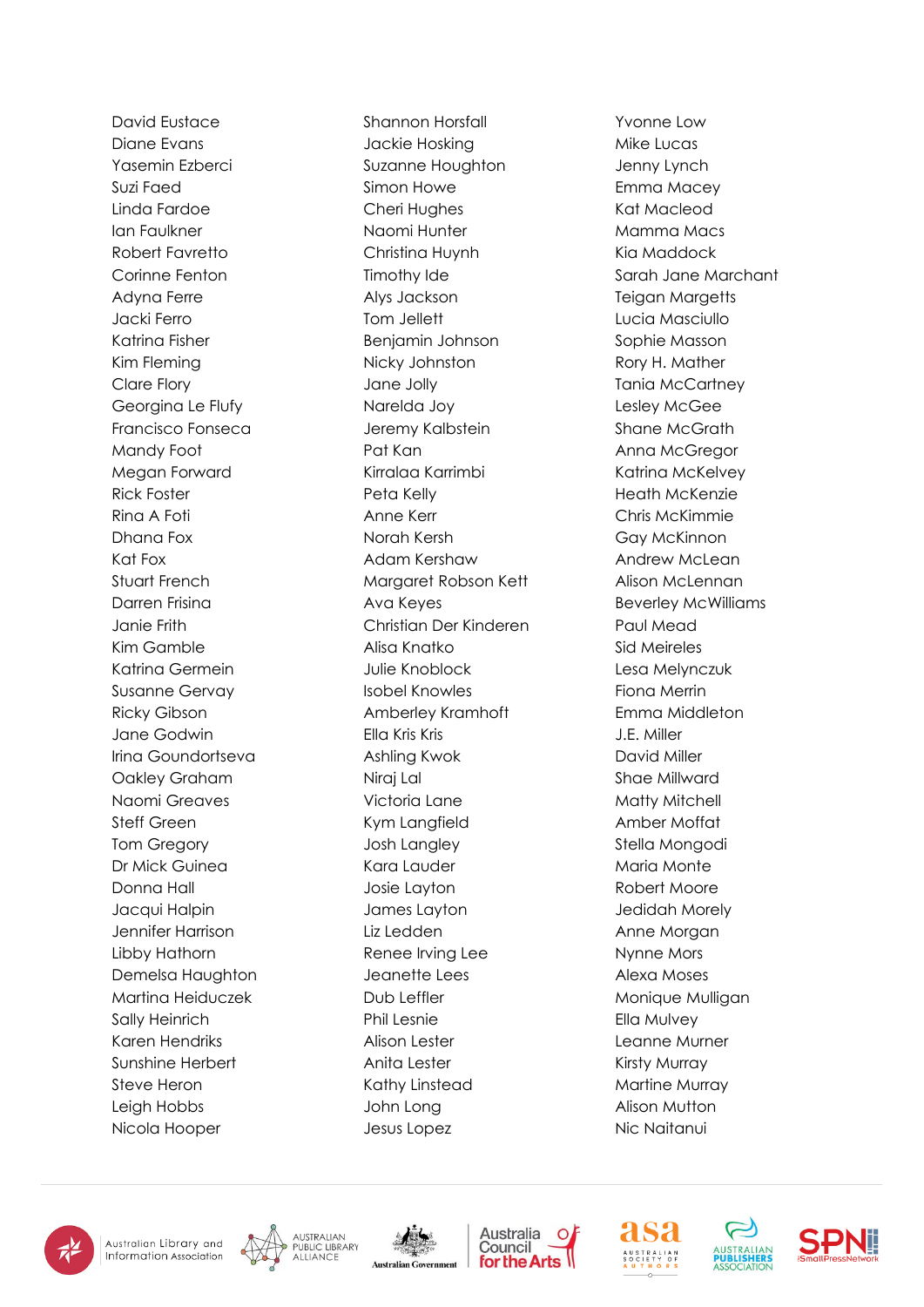Gina Newton Sher Rill Ng Ann Nguyen Simon O'Carrigan Debra O'Halloran Tricia Oktober Cheryl Orsini Robyn Osborne Matt Ottley Elaine Ouston Steve Page Rebecca J Palmer Allison Paterson Dannika Patterson John Petropoulos Gabriella Petruso John Phillips Anna Pignataro Andrew Plant Madison Pollard Matt Porter Kieron Pratt Vicky Pratt Natalie Jane Prior Teena Raffa-Mulligan David P. Reiter Sally Rippin Riley M. Rodgers Eva Rodgriguez Michael Rohr Bree Roldan Veronica Rooke Ria Rosa Marianne Rose Kerry Rosser Sarah Rudge Pamela Rushby Leah Russack Karen Sagovac Michael Salmon

### **BOOK TITLES**

A Secret Safe to Tell Adventurous Princess (The) Alice the Kangaroo Alphabet Job Buddies

Ritwij Sasmal Grant Schofield Sally Scudamore Anna Seed Sandra Severgnini Anthony Sevil Jennifer Sharp Christine Sharp Christine Shelton Kim Siew Pat Simmons Siobhan Skipworth Pam Slattery Diana Smith Emily S. Smith Sarah Elliott Smyth Hannah Sommerville Jeremy Southern Mike Spoor Colin Stevens Christina Stonesmith Scott Stuart Tull Suwannakit Aleksandra Szmidt Turine Tan Carly Taylor Simon Taylor Billie-Jean Taylor Jo Thompson Charlie Thomson Julie Thorndyke Debra Tidball Samantha Tidy Lisa Tiffen Rebecca J Timmis Vivienne To Trevor Todd Anil Tortop Gerard Traub Rachel Tribout

Animal Doctor, Animal Doctor Anisa's Alphabet April's Window

Rhanee Tseakos Caroline Tuohey Janet Turner Naomi Turvey Maddy Tyers Amani Uduman Frank Uhr Lily Uivel Doris Unger Shelly Unwin Mitch Vane Michelle Vasiliu Coral Vass Robert Vescio Laura Wallbridge Caitlin Ziegler Karen Weaver Nadina Vines Kristin Weidenbach Julie Leiman Weaver Kylie Westaway Samantha Wheeler Cara Whyte Edel Wignell Kayleen West Emelie Wiklund Margaret Wild Lili Wilkinson Tony Wilson Mark Wilson Chelsea Wilcox Sandi Wooton Michelle Worthington Donna Wright Brent Wilson Di Wu Claire Zorn Anita Zurbrugg War of the Real

Australian Animal Walkabout Baba's Chooks Baby Ways Bad Herbert













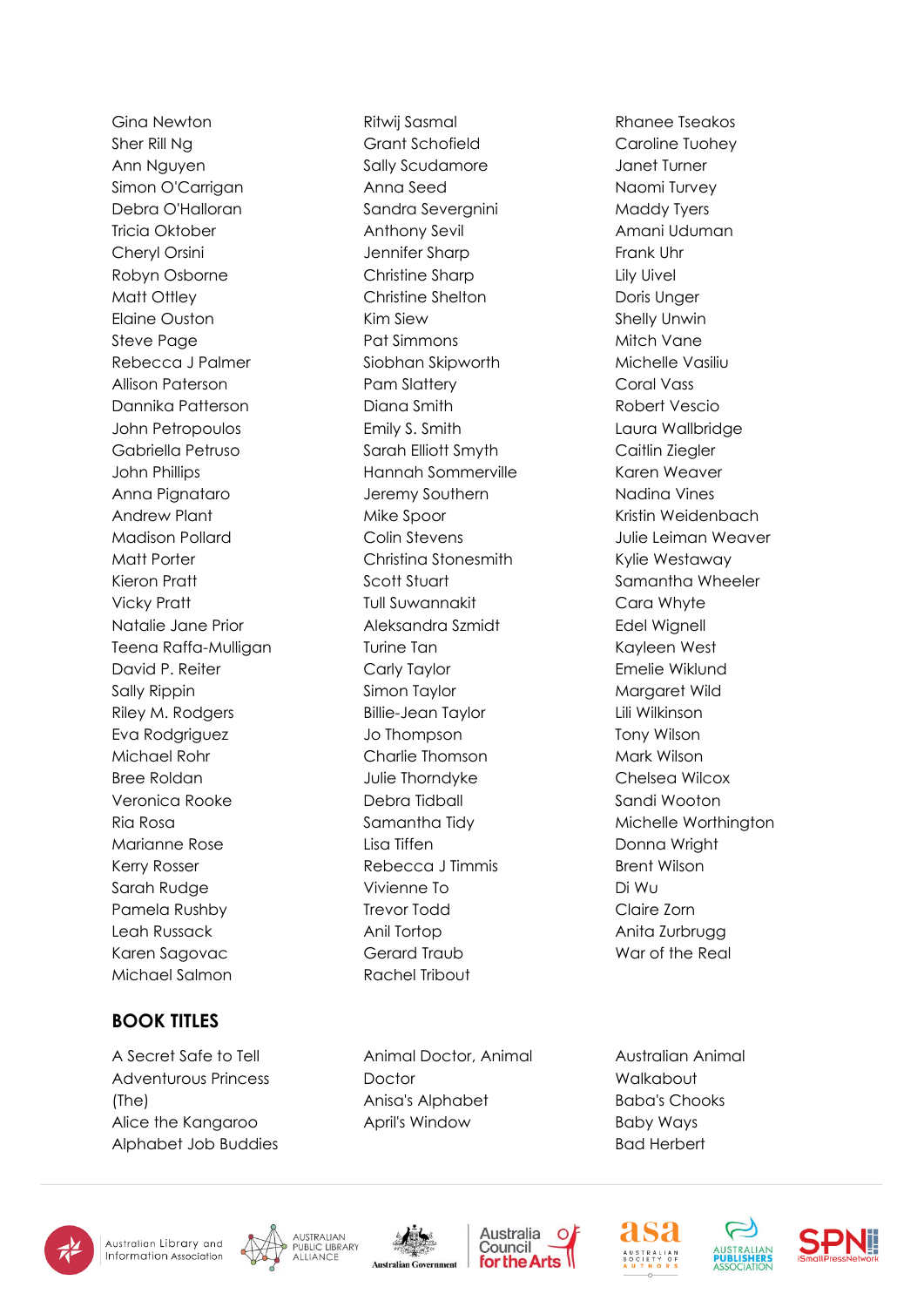Bat vs Poss Bea Beautiful Mare (The) Being You is Enough Belinda, the Ninja Ballerina Beowulf the Brave Bertha and Bear Big Beach BBQ Big Old Rambutan Tree (The) Bigger Than Yesterday, Smaller Than Tomorrow Bila's Big Dance Bing & Bang Begin Birthday Baby Blobs (The) Blue Moon Bootsie and Snudge Born to Fly Bringing Down the Wall Bruiser G'Day at the Beach Bruiser G'Day at the Park Bruno the Boisterous Blue Dog from the Bush Bush Telegraph (The) Bushfire Can You Crack Them? Cat Spies Mouse Celia and Nonna Chasing Shadows Christina's Matilda Christmas Garden (The) Clancy the Quokka Clover's Big Ideas Cobber Colin Cockroach Goes to Caloundra Colour of Music (The) Coloured Echidna (The) Colouroos Combat Wombat to the Rescue Come Home Ella Cow that Swam out to Sea (The)

Cowboy Monkey Talks Fluff Crocodile Shark Crowboy Cuckoo (The) Day We Built the Bridge (The) Day We Went to Away (The) Dingle Dangle Jungle (The) Dippy The Dancing Diprotodon Dreaming Soldiers Duke of Hinklewinkle (The) Earth to Kids Ella and the Exploding Fish Ella Saw the tree Elliott's Rainbow Heart Emus Under the Bed Esmeralda's Nest Eureka! Even Mummy Cries Every Family is Different Evie is all Ears Explosion of Happy Fastest Tortoise in History Feathers Fergus the Farting Dragon Finding Heaven First Day Forever Kid (The) Found You! Franki and the Banksia Free Friendly Games (The) **Friends** From Above the Clouds Garbage Guts Garden of Friends Glasshouse (The) Go Away Glob! Go Away, Foxy Foxy Going Camping Going Fishing Grandpa and Tuska

Granny's Place Grannysaurus Rex Great Goal! Marvellous **Markl** Greatest Book in the World (The) Ham Hamish McGruff Happy as a Hog Out of Mud Happy Birthday SUPERSTAR Harry Highpants Has A Book Got A Spine? Hector and his Highland **Dancers** Home Home of the Cuckoo Clock Hotel for Bees House of Mud (A) Hugo's Runaway Legs I Love You Book I Want to be a Movie Star I Want to be a Rock Star I Would Dangle the Moon If Lou Can Then You Can I'm Just Little Imagine In the Deep End In the Shadow of an Elephant Is this your egg? It's Ok to Feel the Way You Do It's up to U! Jacaranda Magic Jimbo! Don't go! Joey and Riley Johnny's Beard Join the Armidale Parade Jump! Just Like Me Just Like Molly King of the Outback Kisses in Your Heart Koalas like to …















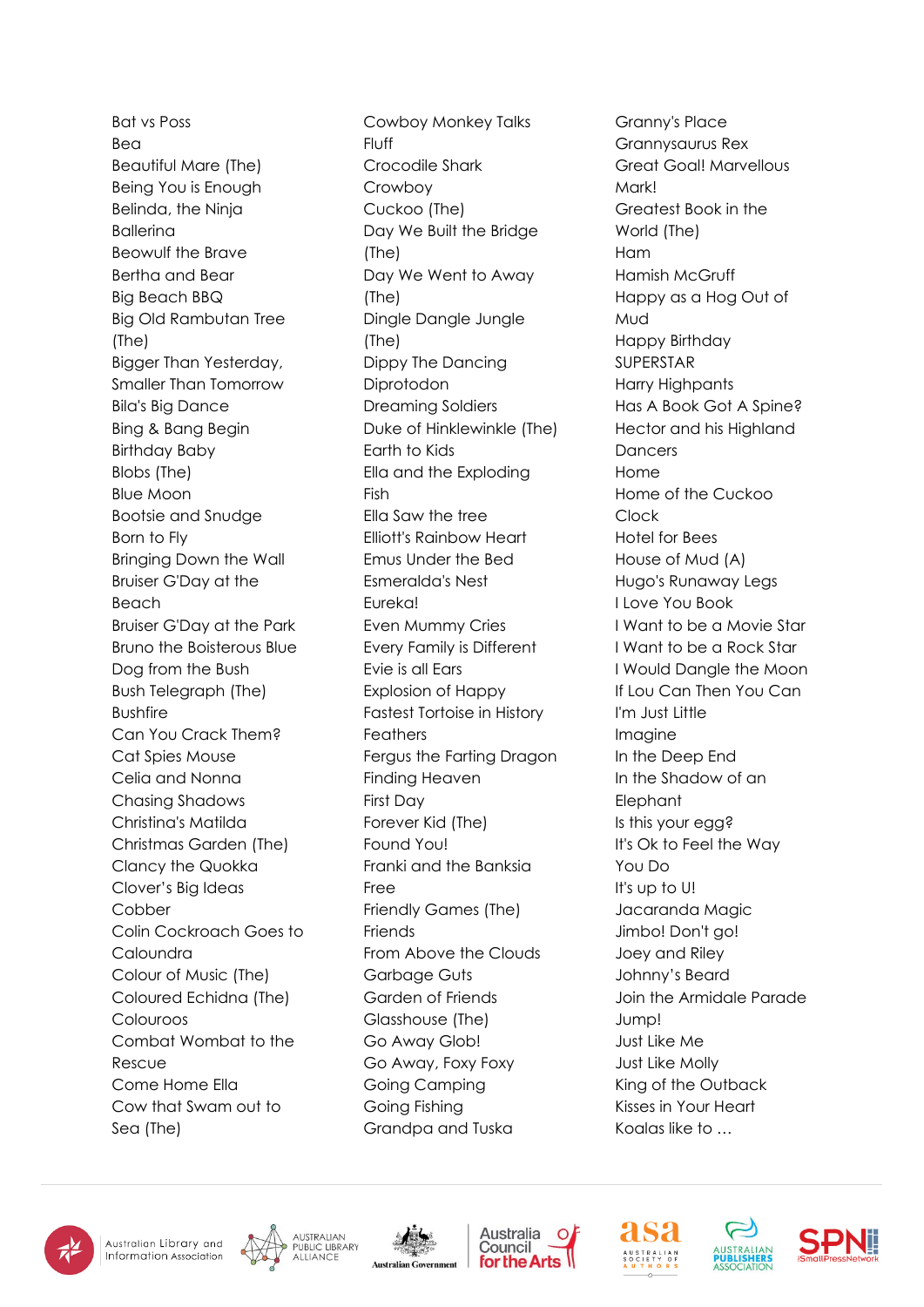Land Belongs to Me (The) Less Said on Ducks, the Better (The) Lily the Lotus Ling Li's Lantern Little Nic's Big Day Little Queenslanders' Alphabet Book Lola and Grandpa Loui and the Grass Tree Love & Everything Lucy's Book Magic Island Magic Mistakes Magic Vacuum (The) Magical Beach of the Mermaids (The) Malibu the Naughty Elf Mama Ocean Mannie and the Long Brave Day Marshmallow Dreamers Matilda and the Bear Me, Teddy Meet the Megafauna Message in a Sock Minister for Traffic Lights (The) Miss Franklin Mo, the Daring Dingo Monkey Mind Monty C. Turtle Learns to Swim Moonlight Bird & the Grolken (The) Morphing Murphy Mouse and The Egg (The) Mozzie with the Sharp Snozzie (The) Mr Chicken Lands on London Mr Ming and the Mooncake Dragon Multuggerah and the Sacred Mountain My Brother is an Alien My Daddy is Different

My Daddy's Shadow My Grateful Book My Mum's a Pillow My People My Rainforest Classroom My Shadow is Pink My Silly Mum My Super Special Granny My Unicorn Farts Glitter My Welcome Book Newts, Lutes and **Bandicoots** No Baths Week No Place for an Octopus Ocean, Sea and Me (The) Odd Sock Olivia's Voice On the Day You Were **Born** Once I Munched a Mango One Remarkable Reef One Starry Night One Step at a Time One Sunny Day Only Freaks Turn Things Into Bones Ori's Clean-Up Paint with Magic Painted Ponies Papa Sky Parmesan, the Reluctant Racehorse, Perfect Leaf (The) Perfectly Proper Grand Pet Parade (The) Picasso Pippa and Dronie Pirate Gold Plastic Throne (The) Plato the Platpus Plumber Playground Circus Playing With Fire Princess and the Packet of Frozen Peas (The) Puddle Hunters Rabbit-Hole Golf Course

Red Ned Reece Give Me Some Peace Reggie Red Regular Ben and Peculiar Grandpa Remember - Lest We **Forget** Remembering Floppy Remembering Lionsville Remembering Mother **Nature** Return of the Jabberwock Riley and the Jumpy Kangaroo Rodeo Kids Rosie Leads the Way Rudolph Picks His Nose Rufus the Numbat Saga of King Wai-Gunn (The) Sally and the Magical Sneeze Samson C. Turtle Sandcastle Scapegoat Scared Book (The) **Scragpie** Searching for Seashells See Monkey Shearing Time Ships in the Field Shoosh! Simon and the Sad Salad Six Sleepy Mice Skadoodle & Snug's Magnificent Plan Solo Dan Sorry Sorry Stripes in the Forest Sunshine and Moonbeam Temper Tabitha Thank You Dish The adventures Of Clive The Night Before Christmas















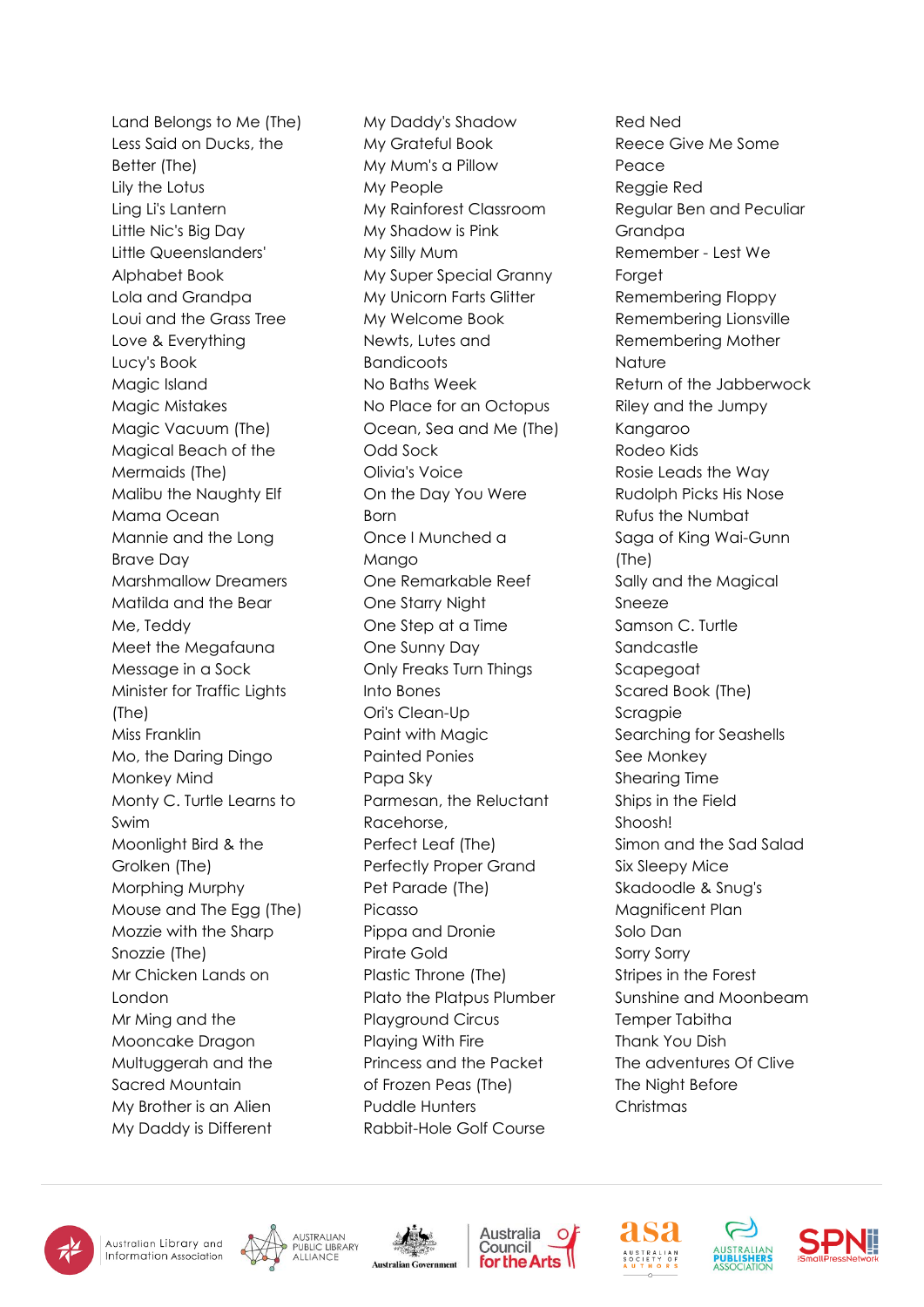The Smallest Carbon Footprint in the Land and other ecotakes The World Under Wings There's a Baddie Running Through this Book There's a Shark in the Loo Thirsty Flowers (The) Three Legged Kangaroo from Uluru (The) Tippy and Jellybean - The True Story of a Brave Koala who Saved her Baby from a Bushfire Tissywoo and the Worry **Monsters** Tulip and Brutus Twelve Dogs of Christmas (The) Two Pennies

## **Storytime news**



Uncle Marlow's Machine Under Benjamin's Bed Up and Down on a Rainy Day Vampires Next Door (The) Vanishing Vlad's Bad Breath Vlad's in Love Waiting for the Night Walking to Corroboree Walking Your Human Watching Through the Day Watermelon Pip Whale in the Bath When Anna Came to Stay When Grandma Was the Moon When I Grow Up

When The Moon Is A Smile Where's Lucky? Where's Bear? Who Dresses God? Who is at the Zoo? Why Worry Wally? Wide Big World Wind and The Mouse (The) Window of Hope Woodlands (The) World's Worst Pirate (The) Would You Rather? You Can be a Writer You're Different, Jemima! Zahara's Rose Ziggy's Zoo Zombie School Teachers Zoom

Join us on **Monday 6 September** from **1-2 pm AEST** for a **Top Tips and Tricks for Storytime Workshop** by children's author and TV producer, Adrian Beck. Adrian will share his hot tips for creating in-house Online Storytime recordings with hacks for lighting, sound and general production. ALIA's in-house teacher librarian Jacqui Lucas will be sharing her insights on the art of children's storytelling. There will also be time to ask your questions. [Register here.](https://alia.us5.list-manage.com/track/click?u=3d85c7e31956025c7f13258fb&id=f76bc4ff16&e=281da18259)



As you may know, ALIA has decided to extend the pilot for a further 12 months, which will allow for a full evaluation. The scheme will now run through to December 2022, with libraries being invited to renew their subscription. NSW PLA has agreed to cover the costs of all libraries in New South Wales. Simply register at: [storytime@alia.or.au](mailto:storytime@alia.or.au?subject=Online%20Storytime%20registration)















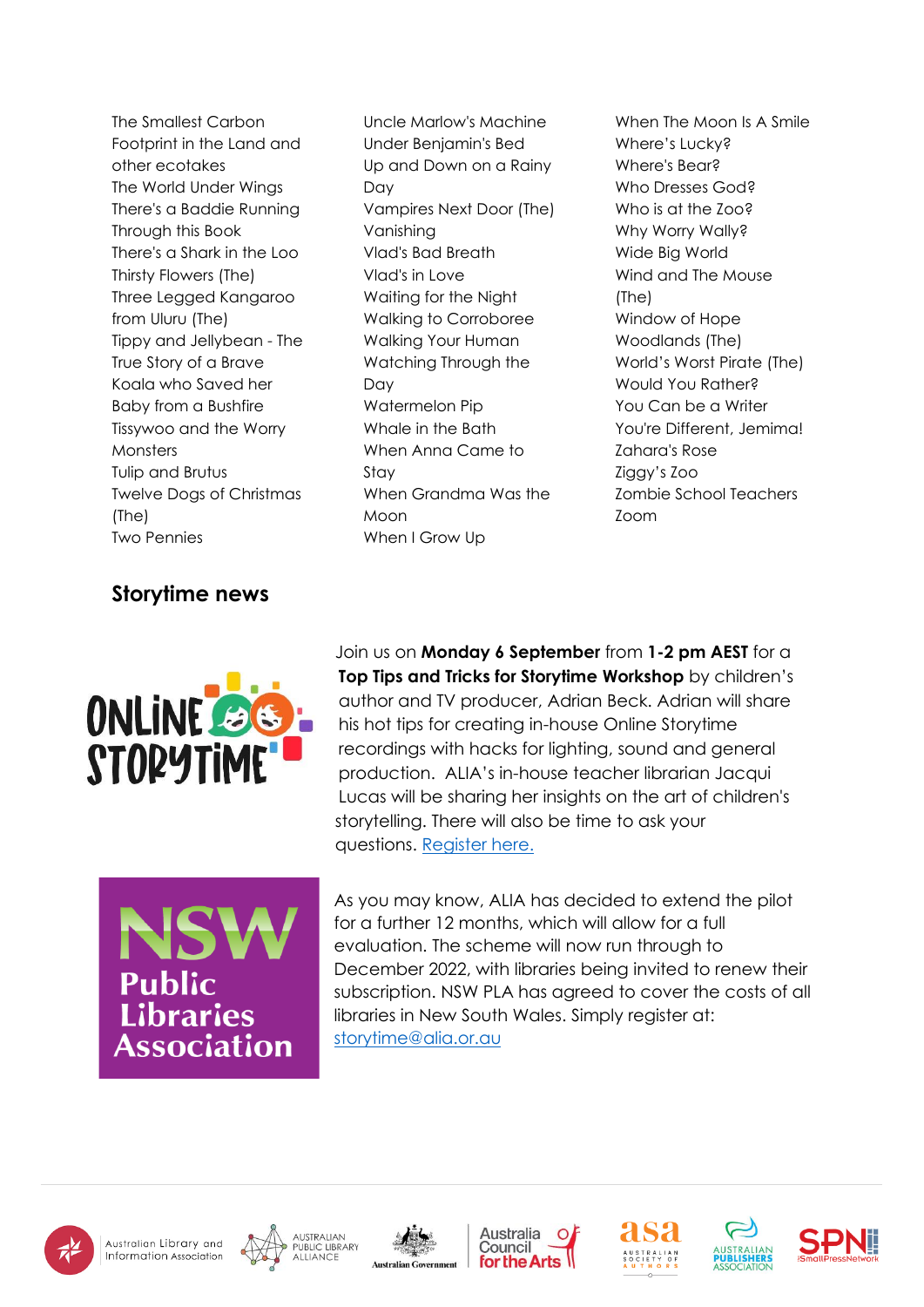# Lifelong Learning Centres

Lifelong Learning Centres developed a fantastic children's acknowledgement of country, which some libraries incorporate at the beginning of their Storytime sessions. This helps children gain a sense of connection and respect for the traditional owners of the land. [Take](https://www.youtube.com/watch?v=GSa-1bquKZc)  [a look here](https://www.youtube.com/watch?v=GSa-1bquKZc) and see if you can bring it into your Storytime.



register and commence anytime

The agreements between publishers, authors and ALIA that enable Online Storytime mean that libraries have clear guidance for what they can and cannot do. In other areas of practice it's essential for library staff to understand copyright law. ALIA developed the Copyright 101 course to keep you up to date. It is a short, self-paced online course suitable for all Australian library staff. It covers the history and purpose of copyright, legalities and practicalities, Creative Commons and open access and library-specific content. Find out [more about Copyright 101](https://membership.alia.org.au/events/event/copyright-101) here.

**RANDOM HOUSE PENGUIN TITLES:** Penguin Random House US has extended its temporary open license for storytime until 31 December 2021, which is also valid in Australia. There is a number of fantastic Australian authors under this umbrella and a selection can be found on the book title spreadsheet on our website. Please see their webpage for more details about this license, including their reporting requirements, at: [https://www.penguinrandomhouse.com/penguin](https://www.penguinrandomhouse.com/penguin-random-house-temporary-open-license/)[random-house-temporary-open-license/](https://www.penguinrandomhouse.com/penguin-random-house-temporary-open-license/)

**TERRITORY SETTINGS:** Publishers may only have territorial rights for a book in Australia and they have asked us to ask you to limit your video posts to Australia-only, if at all possible. More information on the Online Storytime website.

**HASHTAG**: Recently a library asked what hashtag should be used for the online storytime recordings. We recommend: #OnlineStorytime

**CONTACT:** The Storytime team is here to help. Please email [Storytime@alia.org.au](mailto:Storytime@alia.org.au) or ring 02-6215 8225